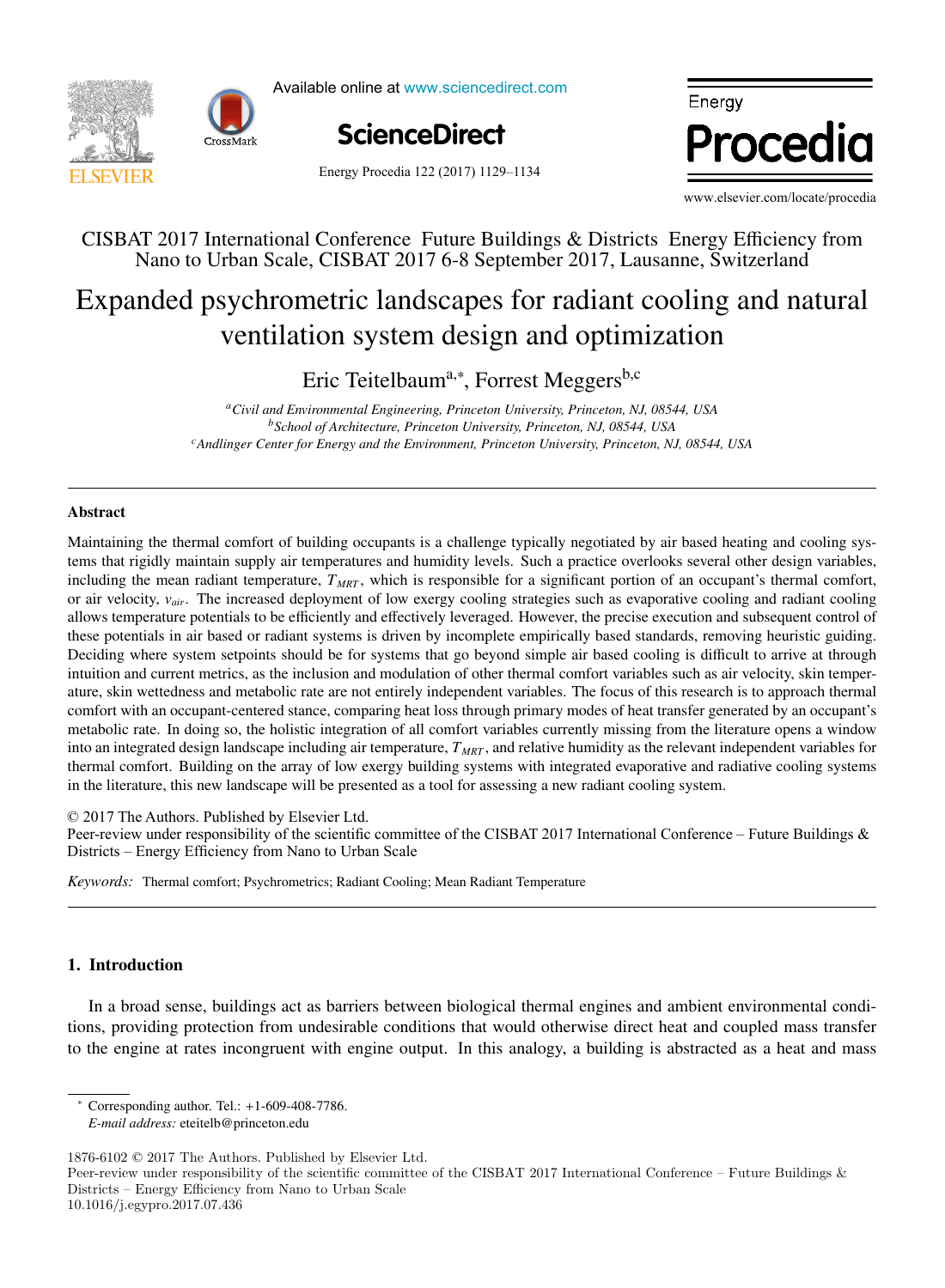exchanger for a human body, with dynamically linked conductive, convective, and radiative modes available to tune the rate of heat loss or gain. Yet despite the depth of our understanding regarding thermoregulation and radiant heat transfer, the majority of HVAC systems control for comfort using air based metrics. And when radiant systems are installed, they rarely are controlled adequately with  $T_{MRT}$  values. Even if such controls existed, our familiarity with air based systems has led to an intuition for air temperature set points, however the same could not be said for radiant systems or air velocities. As such, the overarching goal of this research is to reimagine comfort criteria with intuitive visualizations for design and control of more complex systems.

| wet bulb<br>wh<br>dew point<br>$d_{p}$<br>evaporative<br>$\epsilon$<br>convective<br>$\overline{c}$<br>radiative<br>r<br>skin property<br>skin<br>air property<br>air<br>$MRT$ mean radiant temperature |
|---------------------------------------------------------------------------------------------------------------------------------------------------------------------------------------------------------|
|                                                                                                                                                                                                         |

Heat transfer in buildings occurs through radiative and convective exchanges, convection linked explicitly to evaporative mass transfer, and conductive exchanges. However, standard practice attempts to maintain historically-dictated stringent guidelines, referred to as the "comfort zone", which uses operative temperature and moisture content in air as the two tunable parameters through which comfort is achieved. Academically, thermal comfort is well researched, and empirical and analytical relationships exist between thermal comfort and a full set of climatic conditions for a building space [1,2]. A full framework for human comfort has been proposed through the frame of exergy destruction [3,4].

Using the heat transfer analogy, it becomes clear that a static comfort zone is true for a subset of conditions only. Such a dimensional reduction, however, excludes many facets of heat transfer that could more efficiently maintain comfort. Still, a conventional comfort zone dictated by air temperature and relative humidity only. This approach neglects the influence of mean radiant temperature, air velocity, skin wettedness, and an individual's metabolic rate. A phenomenal tool was created by the Berkeley Center for the Built Environment that takes inputs for each of these parameters, however variables are still fixed and trends are not easily discerned with precision [5].

#### 2. Methods

Applying a reductionist approach to thermal comfort yields seven key variables acting within 3 interconnected modes of heat and mass transfer (radiative, convective, and evaporative, neglecting conduction for this analysis). The 7 variables are air temperature, *Tair*, mean radiant temperature, *TMRT* , relative humidity, %*RH*, skin temperature, *Tskin*, air velocity, *vair*, skin wettedness, *w*, and metabolic rate, *MR*. Clothing level is also an important factor to consider, however this is a variable parameter that can easily be added later to calibrate a specific model.

For this abstracted model of human comfort, the comfort condition is defined as equality between heat removed and metabolic rate. Metabolic rates are well defined and independent of size, and are therefore a robust metric to serve as the basis of this analysis [2]. Specifically 1.2 met  $(69.8 \text{ W/m}^2)$  is the metabolic rate of an individual performing light office work such as typing, and 2 met (116.3 *W*/*m*2) is one's metabolic rate when walking briskly. These values of metabolic rate were chosen to serve as the boundary of the office space comfort zone, or in other words this range describes the range a building system must be able to operate within to remove heat between 69.8 and 116. 3 *W*/*m*<sup>2</sup> from an individual.